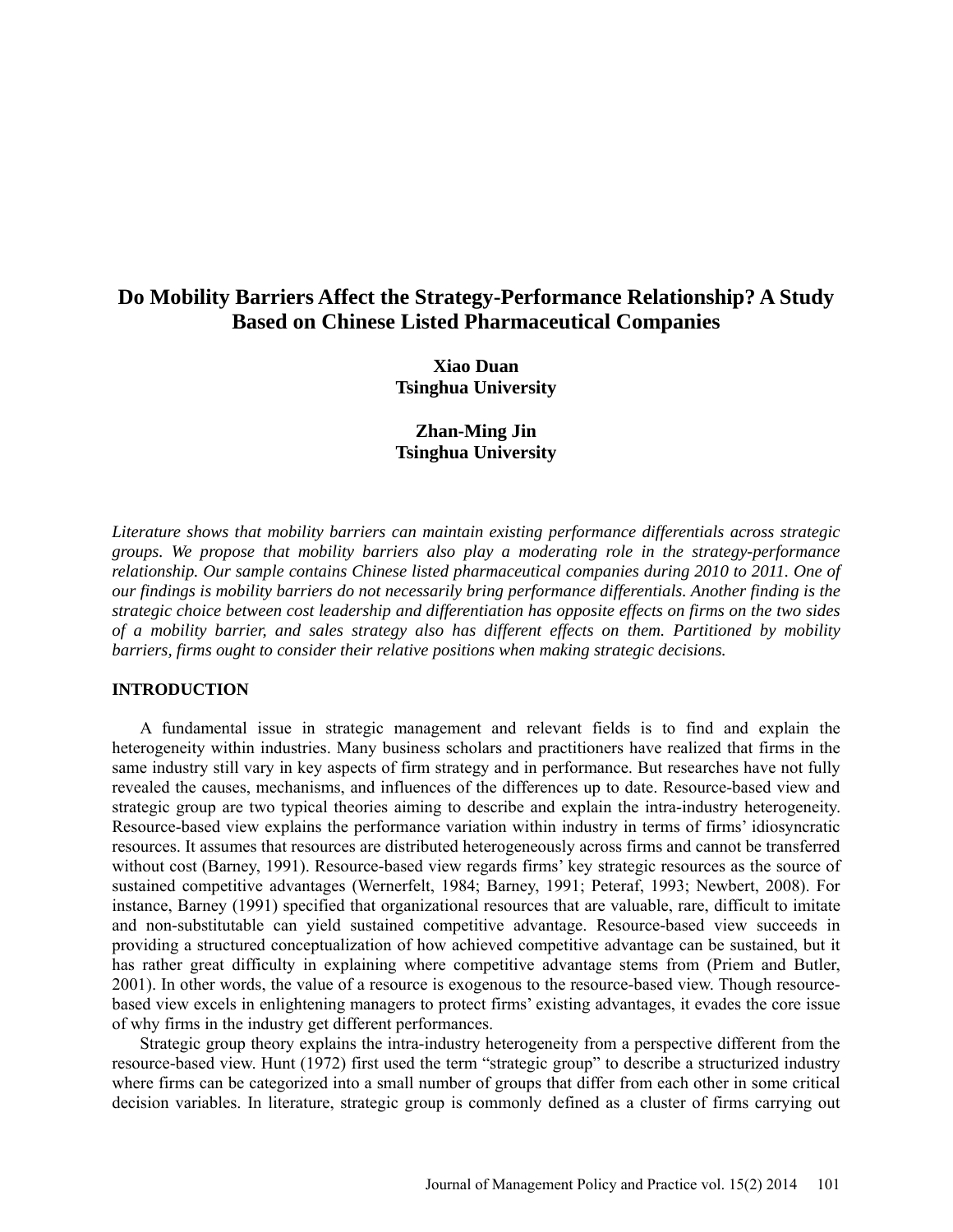similar competitive strategies and competing with each other in an industry (Porter, 1980; Cool and Schendel, 1987). Strategic group theory attributes the intra-industry performance variation to the strategies carried out by different groups. Firms in the same strategic group would adopt similar combination of strategies, and deploy their resources in roughly the same way (Cool and Schendel, 1987); thus it is not surprising that they achieve similar profits. In contrast, firms in different strategic groups differ significantly in the combination of key strategic dimensions, such as vertical integration, operational size, scope of product or service, and special knowledge and technologies (Hunt, 1972; Newman, 1978; Thomas and Venkatraman, 1988; Mascarenhas and Aaker, 1989), and therefore their performances vary greatly. This can help to explain why firms implementing a certain pattern of strategy are more profitable than others in an industry. It is reasonable to believe that firms get high profits because they choose the correct strategies to adapt themselves to the changing environment.

Strategic group theory also gives explanation on how competitive advantages can be sustained. An intra-industry force that imposes isolation on strategic groups, namely mobility barrier, is thought to be the source of sustained advantages (Caves and Porter, 1977; Caves and Ghemawat, 1992). Mobility barriers are structural forces preventing firms in the industry from shifting from one strategic group to another (Caves and Porter, 1977; Porter, 1979). Firms from outside a strategic group have to pay much for the entry, whereas members of the group need not (McGee and Thomas, 1986). By keeping most firms staying in their current strategic groups, mobility barriers stabilize the group structure and maintain the performance differentials across strategic groups (Mehra and Floyd, 1998). Mobility barriers may originate from three broad types of factors and their interactions: characteristics of industry, e.g. the supply characteristics; firm-specific features, such as the organizational structure, control systems, management skills, etc; and the nature of firm ownership (McGee and Thomas, 1986). And finally, mobility barriers may take the form of firm-level attributes that reflect relative competitiveness, including production capacity, amount of capital, scope of products or services, leadership in technology, and the preemption of distribution channels (Caves and Porter, 1977; McGee and Thomas, 1986; Mascarenhas and Aaker, 1989). To enter target strategic groups, firms have to accumulate resources and build up competencies to cross over the barriers. Recognizing that mobility barriers widely exist in industries, it is natural to regard the group membership not as free choices by firms but as the result of long-term competitions.

Strategic group does not bear the fundamental defects in resource-based view, such as tautology, static logic, all-inclusive definition of resource, etc (Priem and Butler, 2001). In addition, strategic group theory better suits the cognition habit of managers, for in the real work they tend to categorize competitors into several classes with distinctive characteristics (Reger and Huff, 1993). Instead of seeing each firm as a unique individual, which is implicitly hold by the resource-based view, strategic group theory perceives firms in an industry in terms of clusters. Perceiving firms in terms of groups helps managers to save their time and attention which are scarce resources in the complex environment when making strategic decisions.

Though strategic group theory provides a clear description of the intra-industry heterogeneity, it still has some unclarities in the theoretical foundation. This research will give a thorough analysis on these questions and seek further clarification of some fundamental assertions in strategic group research. And we shall give advice to management practitioners on the basis of findings in this research.

## **THEORETICAL BACKGROUND AND RESEARCH HYPOTHESES**

#### **Performance Differences across Strategic Groups**

In strategic group literature, great attention has been paid on the comparisons between strategic groups. Strategic groups are found to be different in the average firm size, vertical integration, scope of products, reputation, advertisings, R&D investment, and mobility rate of group members (hunt, 1972; Newman, 1978; Oster, 1982; Fiegenbaum and Thomas, 1993; Ferguson et al., 2000; Lee et al., 2002). Among those comparisons, the one receiving most concern is performance comparison between groups. Many empirical studies have found significant differences in financial or market performance across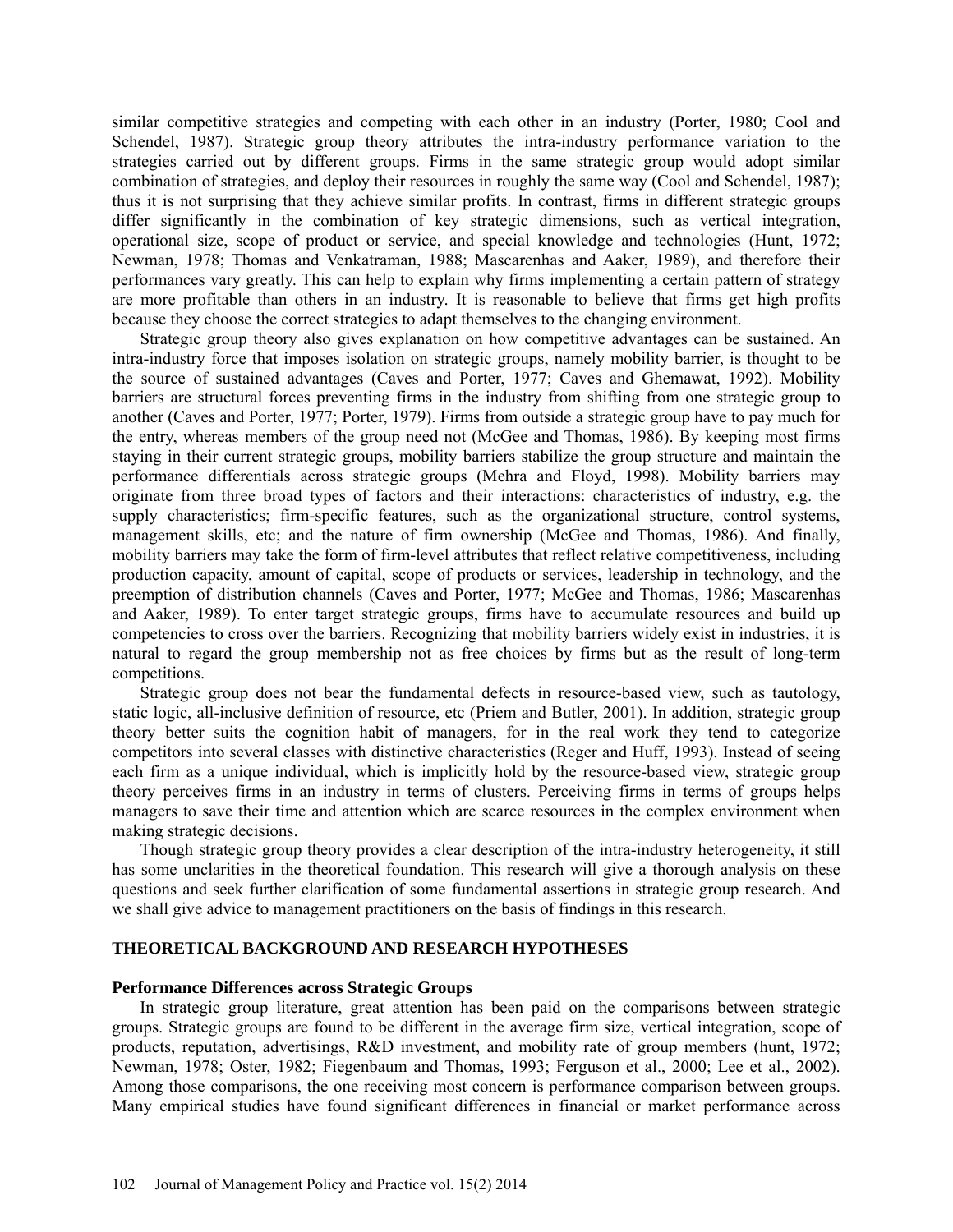strategic groups (Porter, 1979; Mascarenhas and Aaker, 1989; Fiegenbaum and Thomas, 1990; Mehra, 1996; Nair and Kotha, 2001). However, there are also studies that didn't find such differences (Cool and Schendel, 1987; Mehra, 1996; Guedri, 1998). McNamara et al. (2003) even found that performance differences within groups are larger than between groups, suggesting that some firms developed much stronger competences than others in the same group. From those testing results, we may get an impression that the performance differences across groups appear to be accidentally and unpredictably. Whether significant differences necessarily exist between strategic groups is still unknown.

Moreover, the methodologies used in strategic group researches have some defects. While performance differences are found across strategic groups in some industries, a simple ANOVA test can not reveal the causality between group membership and firm performance, because it cannot offer a clear logic and lacks basic control variables. Perhaps for the same reason, we could not find out why previous testing results of performance comparison are so inconsistent. Actually, it is quite difficult to regard either the studies having found performance differences or those having not as erroneous, as most of them followed similar research designs and were rigorously conducted. Thus, an inference can be preliminarily drawn that a universally correct relationship between group membership and firm performance may not exist. On the other hand, as strategic group theory can contribute to the understanding of industry environment and firms' decision-making, predicting performance difference is not absolutely essential in strategic group theory (Reger and Huff, 1993).

## **The Separation Effect of Mobility Barriers**

As analyzed above, previous studies have obtained inconsistent results in performance comparison between strategic groups. Having noticed that some unprotected strategic groups may be stable only in short terms and their performances are also unstable (Mehra and Floyed, 1998), we should take mobility barriers into consideration to get a clearer picture of that question. Mascarenhas and Aaker (1989) also mentioned that mobility barriers were more closely related with firm performance than some generic strategic variables.

One mobility barrier typically separates all firms in the industry into two groups with asymmetrical positions (Harrigan, 1985). The asymmetry means that firms face differing levels of difficulties when moving across groups in opposite directions. For instance, if firms' operational size is one of the mobility barriers in an industry, moving from the group whose members have a greater size into the group whose members are averagely smaller would be much easier than moving reversely. There might be no incentives for a large firm to move into the small-sized group, as firms usually seek the opportunity of growth. But as far as the difficulty of shifting is concerned, members of the large group face much less serious impediments when shifting to the other side. In this sense, mobility barrier acts as a protection against entry by potential movers for firms on the advantaged side (Caves and Porter, 1977). When more than one kind of mobility barrier is considered, it is more difficult to enter a group protected by higher mobility barriers than to enter a group protected by lower barriers (Hatten and Hatten, 1987). Firms in well protected strategic groups are in dominant positions in the competition, and firms in poorly protected strategic groups are more vulnerable to external entrants.

Figure 1 shows the relative positions of strategic groups separated by a mobility barrier. In this figure, hollow points represent firms in the industry, two circles wherein firms spread stand for the boundary of two strategic groups. The line in the middle denotes any kind of mobility barriers, for instance, the firm size, technologic leadership, special sources of funds, or whatever plays a role of barrier to mobility. Strategic group A is on the advantaged side and its members could shift to the other side of the mobility barrier easily, though they generally lack the incentives to do so. Strategic group B is on the disadvantaged side, and its members need to make much greater effort to move to the other side.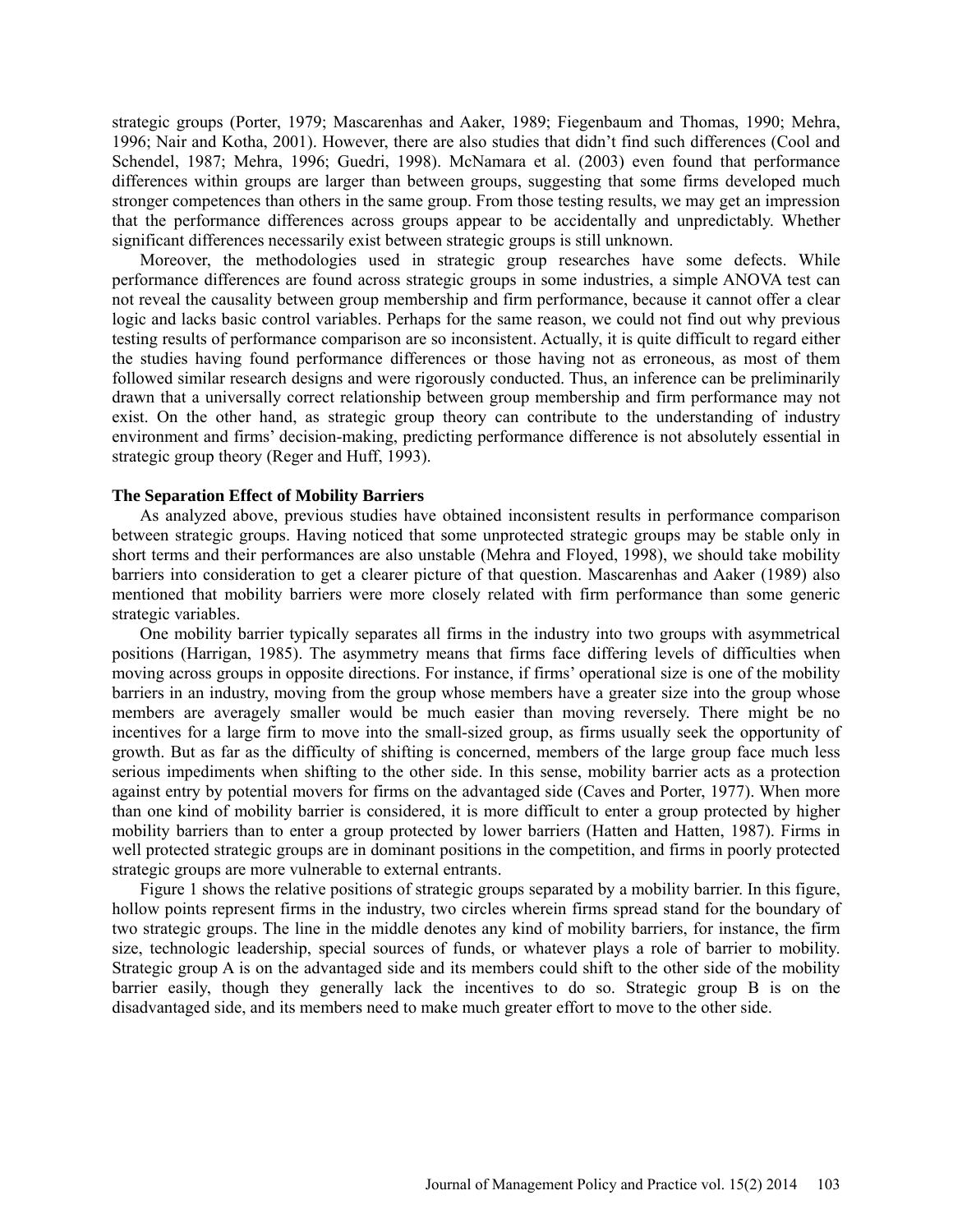#### **FIGURE 1 SEPARATION EFFECT OF MOBILITY BARRIERS**



#### **Mobility Barriers and Firm Performance**

As an intra-industry structural force, mobility barriers have been explicitly thought of as the factors associated with sustained profit differentials within industry (Porter, 1979; Caves and Ghemawat, 1992). Porter (1979) noted that the height of mobility barriers protecting a particular strategic group determines the potential profitability of the group. The relationship between mobility barriers and sustained performance differentials is summarized as below.

Firms in an industry may earn different levels of profits due to many reasons. For instance, a crucial reason is they implement different competitive strategies. If mobility barriers do not exist, firms in the high performing groups would be easily imitated by potential entrants, thus the performance differences within the industry cannot last for long. In fact, mobility barriers exist in most industries. Strategic groups protected by mobility barriers are shielded from entry. The higher the mobility barriers protecting a strategic group are, the more completely the entry is deterred, and the less intense the intra-group rivalry will be. Therefore, the high profits are less likely to be competed away in groups that are well protected.

Though this relationship seems quite logical, some questions about mobility barriers and firm performance remain unsettled. Strategic group theory implicitly attributes the initial performance differences to the strategies employed by firms, but it doesn't predict that intra-industry performance differences are certain to occur. In other words, we have not yet known whether mobility barriers play a role in deciding or influencing firm performance. The only thing that is commonly accepted about mobility barriers is they are capable of sustaining competitive advantages and above-average profits. However, sustaining existing advantages is different from producing advantages.

We plan to explore the role of mobility barriers by asking two questions:

**Question 1**: Do mobility barriers directly determine firm performance? In other words, do firms on advantaged and disadvantaged sides of a mobility barrier necessarily have different levels of profitability?

**Question 2**: Do mobility barriers influence the relationship between strategies and firm performance? In other words, do the effects of carrying out certain strategies depend partly on the positions where firms stand?

Before testing empirically, we give analyses and propose hypotheses on the basis of previous studies on strategic group.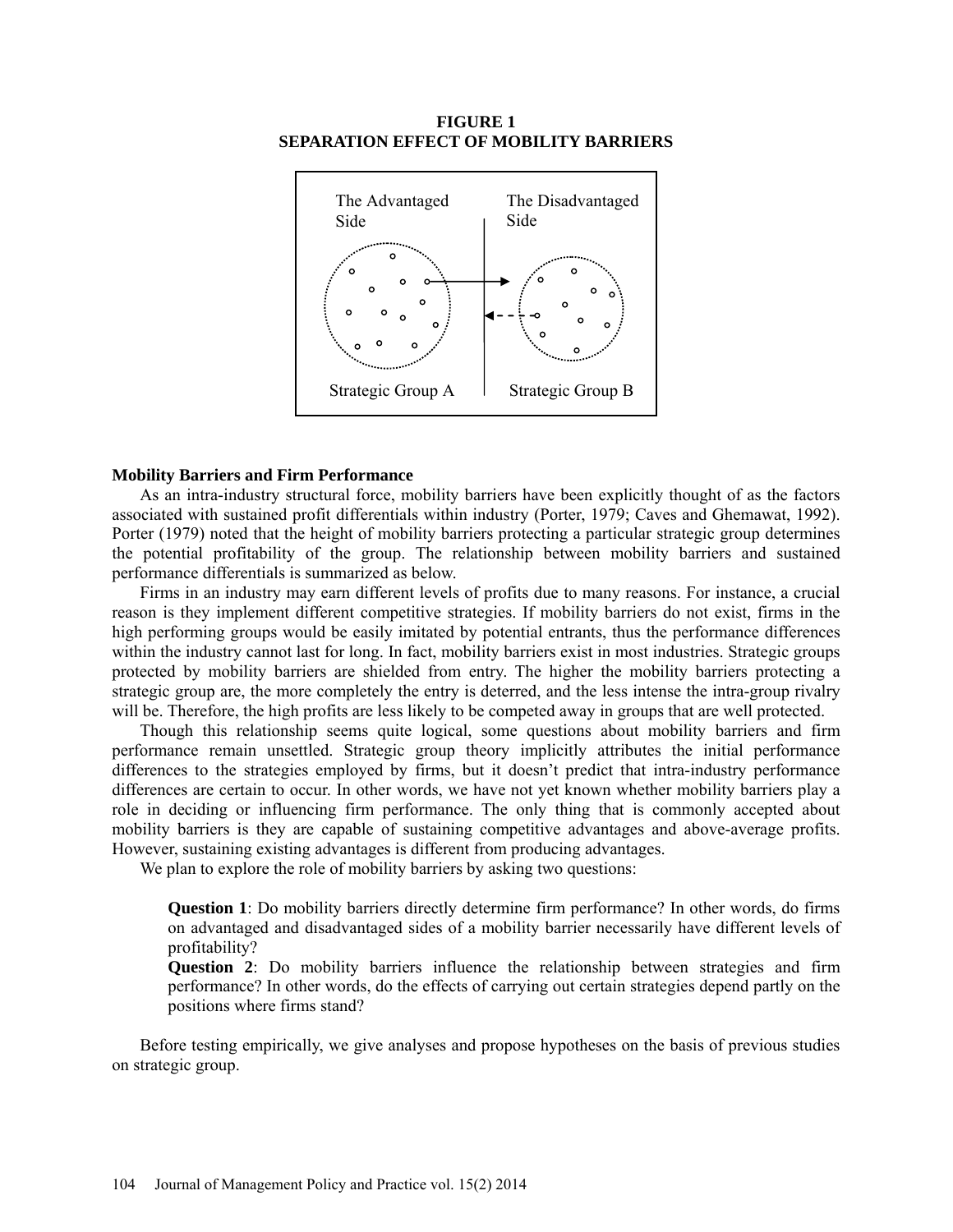#### **Mobility Barriers and Performance Difference**

For Question 1, we are inclined to think that groups partitioned by a certain mobility barrier do not necessarily differ in performance. A high mobility barrier is able to protect group members from entry by firms from the outside (Caves and Porter, 1977; Harrigan, 1985), thus the high profits of those members are probably to last. But what if a well protected strategic group is enduring a low profit rate? That is possible since mobility barrier is not the guarantee of success. Many other factors could influence firm performance, such as the ability to organize and manage operations, develop creative advertisings, make technological breakthroughs, etc (Porter, 1979). We can further illustrate this in Figure 1. When the average profitability of strategic group A is higher than that of strategic group B, members of group B couldn't easily move into group A, and therefore the high profitability of strategic group A is likely to continue. Nevertheless, when the average profitability of strategic group A is lower than or equals to that of strategic group B, members of group A would probably not move to group B for higher profits. The first reason is that the average profitability of strategic groups may experience periodic fluctuations. Most managers would not impetuously change firm strategies when facing slow growth. Secondly, some irrational factors, for instance, firm owners' ideological persistence, will complicate the strategic decision-making and hinder the strategic transformation. Many firms in well protected strategic group would not shift rashly to other groups when suffering from low profit rates for a short period. Then we propose:

*Hypothesis 1: Performance differences do not necessarily exist between the advantaged side and disadvantaged side of a mobility barrier.*

## **Different Effects of the Same Strategy**

The protection provided by mobility barriers is thought to act as the foundation of maintaining the differentials in firms' relative positions (Porter, 1979). From the perspective of strategic group, the rivalry within an industry can be divided into intra-group and inter-group rivalries. Members of the same strategic group are similar in product scope and resource deployment, so they tend to aim at the same market segments (Caves and Porter, 1977; Cool and Schendel, 1987). But firms do not only participate in intra-group rivalry. They will judge independently where to compete according to specific industry environment. Cool and Diericks (1993) found that the inter-group rivalry played a key role in affecting firm profitability and held an increasing proportion to industrial competitions.

When members of different strategic groups compete for the same market segment, the effects of carrying out a certain strategy by firms may vary. For instance, the outcome of the choice between costleadership and differentiation strategies by a firm may be influenced by firms from other groups. In a market where products with high quality and distinctive features sell well, the optimal competitive strategy would be differentiation if there is only one strategic group in the industry. But in most industries, firms are partitioned by mobility barriers into strategic groups with asymmetric competitive positions. Strategic groups vary in capabilities of product design, manufacturing, advertising, and marketing. As a result of competition, only a few advantaged groups could benefit from adopting the differentiation strategy. Other strategic groups may have to choose the cost-leadership strategy, because group members who insist on differentiating products would be beaten in the markets by advantaged groups that adopt differentiation strategy and thus suffer great loss. We can see that whether a certain strategy brings benefit to a firm is practically determined by the strategic choices of advantaged groups. Given that most firms are rational, members of the advantaged groups, which are protected by important mobility barriers, will choose the most favorable strategy. Firms from disadvantaged groups may confront more inter-group rivalry if they also adopt that strategy. Under the partition of mobility barriers, the adoption of a certain strategy could show very dissimilar or even opposite effects on firms from different strategic groups. Hypothesis 2 is proposed based on above analyses:

*Hypothesis 2: Under the partition of mobility barriers, the same strategy may show significant different effects on firm performance across strategic groups in the industry.*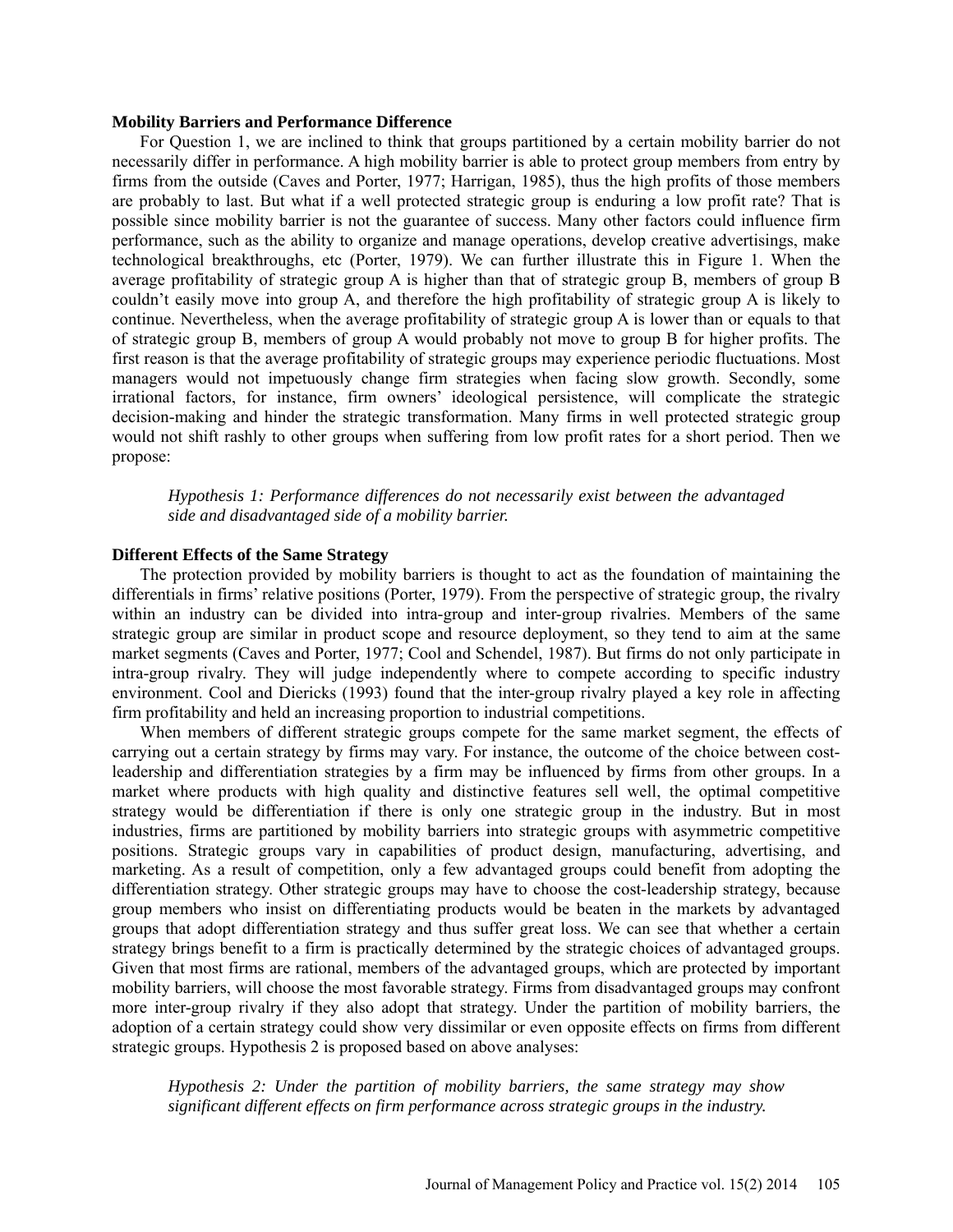The relationships between mobility barriers, firm strategy and performance difference are summarized in Figure 2. The four relations mentioned in our study are represented by arrows and marked with numbers in the circle. Relation 1 denotes that the formulation and implementation of strategies cause performance differences. Relation 2 implies that mobility barriers maintain the achieved competitive advantages and hence the differences in performance. Relation 1 and 2 have been commonly recognized by studies on strategic group. Relation 3 and 4 are our research hypotheses. Relation 3 tests whether mobility barriers directly cause performance differences. Relation 4 tests whether the effects of firm strategies on performance is influenced by mobility barriers.

# **FIGURE 2 RELATIONSHIPS BETWEEN FIRM STRATEGY, MOBILITY BARRIERS AND PERFORMANCE**



#### **METHOD**

#### **Sample and Data**

Our sample contains Chinese listed pharmaceutical companies from 2010 to 2011 (on Shenzhen Stock Exchange and Shanghai Stock Exchange). We do not use the data before 2010, because many pharmaceutical companies were listed in 2009 and they were not included in databases. Companies that focus on veterinary products, which are very different from medicines used for human in many aspects, are not our target firms and hence excluded. The data are mainly acquired from two Chinese financial databases: CSMAR Solution and WIND financial database. Other data are collected by authors from annual reports. We collect the sample from only one industry because mobility barriers might be industryspecific (Mascarenhas and Aaker, 1989; Fiegenbaum and Thomas, 1990; McGee and Thomas, 1986). Though multi-industry studies can provide larger numbers of observations, the meanings and relative importance of critical strategic variables in different industries are unlikely to be identical. Actually, almost all strategic group studies are single-industry based.

#### **Measurement**

1. *Cost Leadership or Differentiation (CoDStr)*. This independent variable is measured by the ratio of cost of sales to administrative expense. This measure is not comparable across industries, but in a singleindustry context, it reflects the inclination of the firm's choice between cost leadership and differentiation strategy. Generally, a greater value of *CoDStr* indicates that a firm spends more on the material and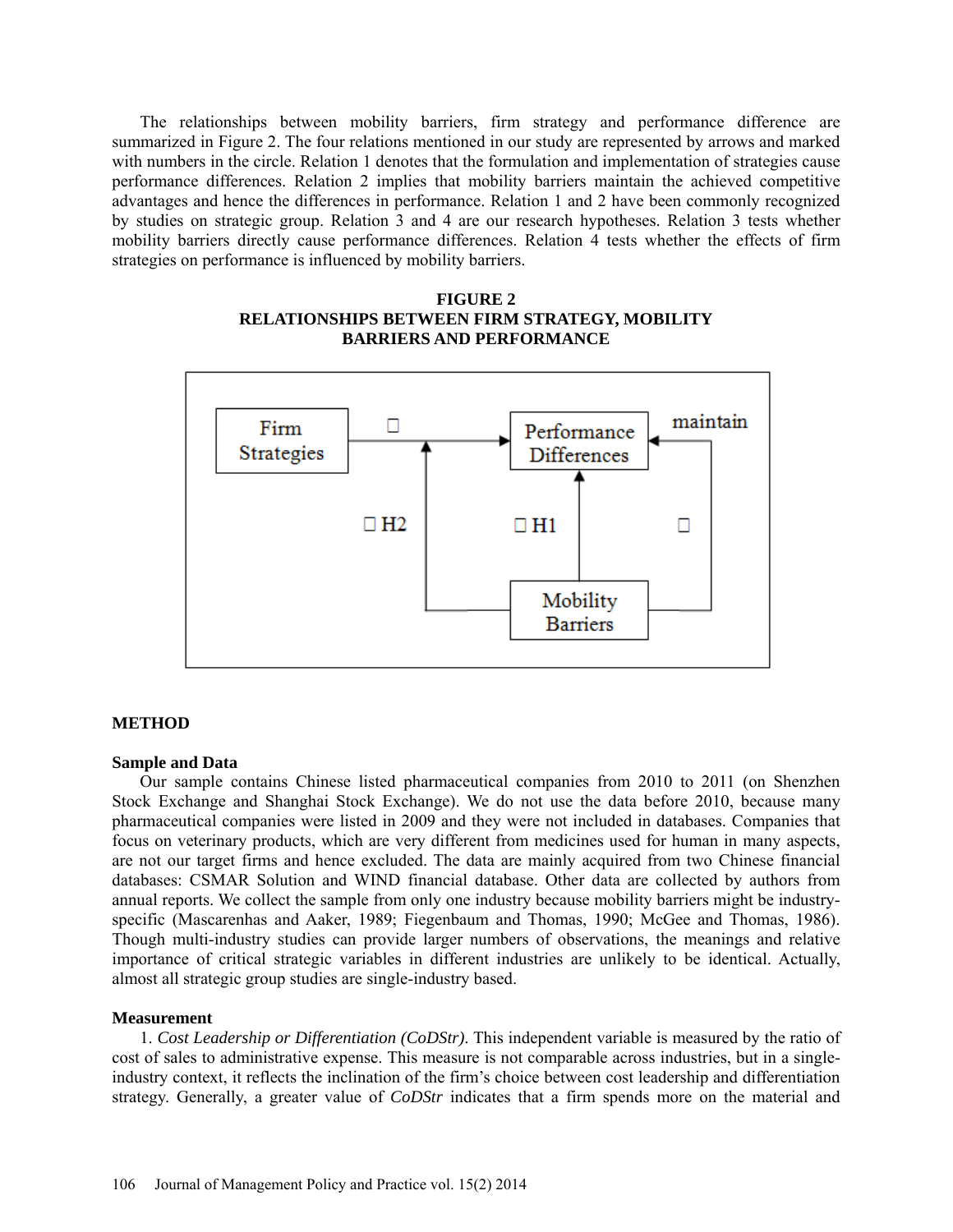manufacturing rather than office management, consultation, and R&D, thus the firm is more likely to be implementing the cost leadership strategy.

2. *Sales strategy (SalStr)*. This is another independent variable in our study. It is measured by the ratio of selling expense to sales revenue of the firm. A greater value of *SalStr* implies that the firm sells its products more aggressively.

3. *Firm performance*. We use return on equity (ROE) as the indicator of firm performance, which is the dependent variable in this study. Return on equity is one of the most commonly used financial indicators in firm studies.

4. *Mobility barriers*. We refer to the literature in strategic group research to identify potential mobility barriers (e.g. Porter, 1979; Cool and Schendel, 1987; Bogner et al., 1996; Leask and Parker, 2007).

(1) *Ownership barrier*. Institutional environment can affect the rules of competition and the formation of strategic groups (Tywoniak et al., 2007). In China, companies' ownership type might have particular influences (Peng et al., 2004). A dummy variable *Own* is set to indicate the ownership type. *Own* equals to *1* when the firm is ultimately controlled by Chinese government or institutions, and equals to *0* when the firm is ultimately controlled by individuals.

(2) *Firm size barrier*. The operating size of firms is thought to be of great importance in many strategic group studies (Porter, 1979; Cool and Schendel, 1987; Guedri, 1998; Leask and Parker, 2007). The natural logarithm of total assets is used as the indicator of firm size. We calculate the average size for each company over the two years. Then the company will be categorized into the *Large* Size group if its size is larger than the median value of all companies in our sample, and into the *Small\_Size* group if its size is smaller than the median value.

(3) *R&D barrier*. Technological capacity is of special importance to pharmaceutical companies. Long-term investment in R&D can improve firms' dynamic capabilities and act as a mobility barrier in the emergence of strategic groups (Lee et al., 2002). The investment in R&D is measured by the ratio of R&D expense to sales revenue over the year. The company will be categorized into the *High R&D* group if its R&D investment is larger than the median value of all companies in the sample, and into the *Low\_R&D* group if its R&D investment is smaller than the median value.

(4) *Foreign sales barrier*. Chinese pharmaceutical companies are making great efforts to expand foreign sales, which reflect the ability of internationalization. But it is not easy for many of them to increase foreign sales due to disadvantages in scientific research, manufacturing technologies, marketing channels, and the number and quality of patents. The barrier of foreign sales is measured by the proportion of sales from foreign markets in total sales of the company. The company will be categorized into the *High\_FRS* group if its foreign sales proportion is larger than the median value of all companies in the sample, and into the *Low\_FRS* group if its foreign sales proportion is smaller than the median value.

5. *Control variables*. (1) *Time period*. The dummy variable *Year2011* equals to *1* when the data is from the year of 2011, to *0* when the data is from 2010. (2) *Ownership concentration*. *OwnCon* equals to the sum of stocks shares held by ten largest shareholders of the company. A greater value of *OwnCon* means the company's ownership is more concentrated. (3) *Corporate diversification*. The variable *Diver* measures the proportion of sales in industries other than pharmaceutical industry in the total sales. A greater value of *Diver* means the company is more diversified. The natural logarithm of *Diver* will be used in regressions because it is rather right-skewed in our sample. (4) *Debt to assets ratio*. *DAR* is the ratio of amount of debt to the total assets. (5) *Current ratio*. *CR* measures the ratio of current assets to current liabilities. (6) *Inventory turnover*. *ITO* is a ratio of the costs of goods sold to the average inventory of the company, showing how many times a company's inventory is sold and replaced over a year. (7) *Accounts receivable turnover*. *ARTO* is the ratio of net credit sales to the average accounts receivable. (8) *Assets structure*. *NCAP* is the proportion of a firm's noncurrent assets in its total assets.

#### **Models**

To test Hypothesis 1, we will conduct two mean-comparison tests: an independent-sample t-test and a nonparametric test. Return on equity (ROE) is the indicator of firm performance. To test Hypothesis 2, we choose the fixed-effect model regression because the sample contains two-year panel data where the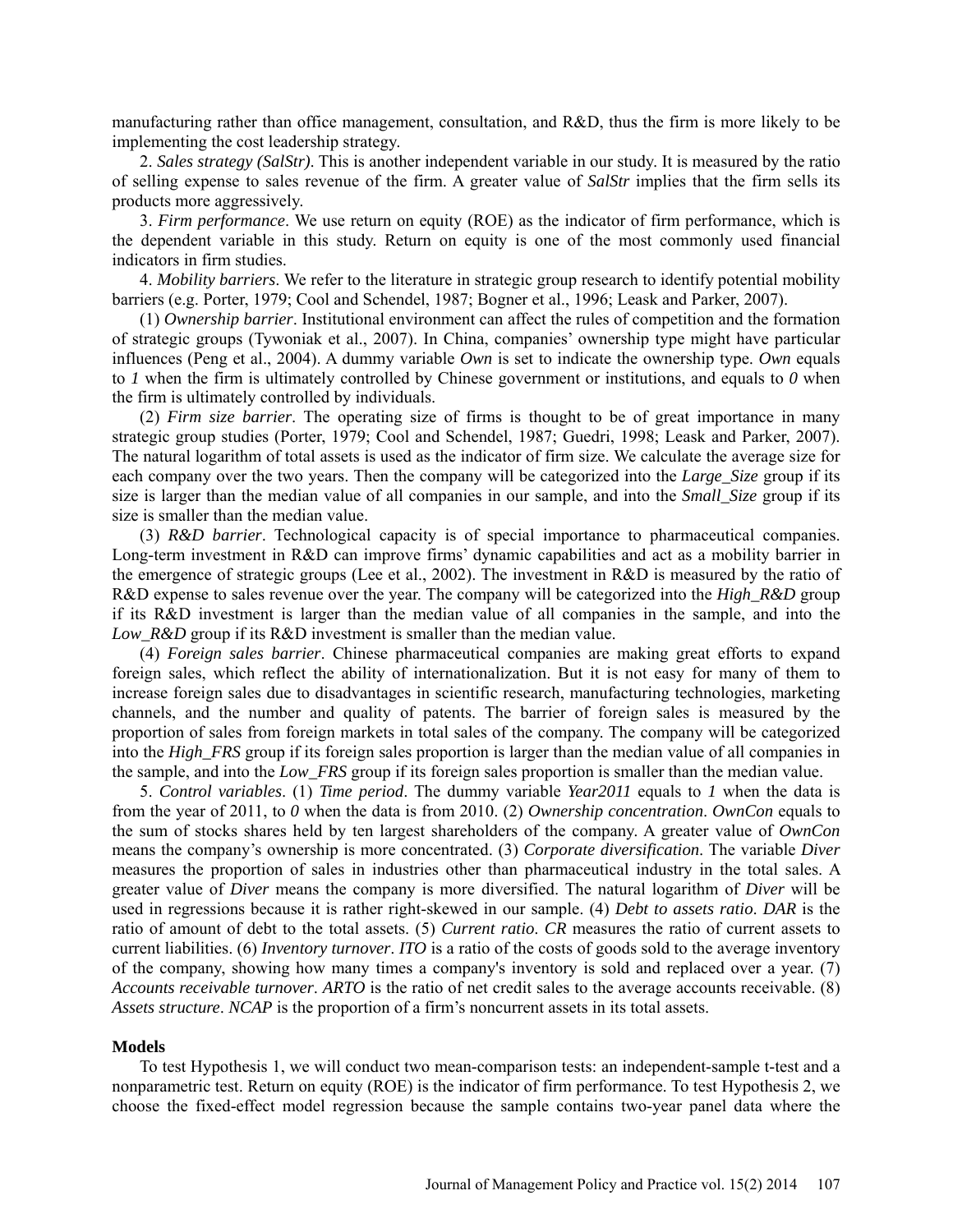individual-specific effects among firms ought not to be ignored. The F-test also rejects the null hypothesis that all individual-specific effects are insignificant  $(P < 0.001)$ , indicating that pooled OLS should not be used here. Variables relating to mobility barriers are constant during the two years in our research so that their coefficients won't be estimated if they are set in the fixed-effect regressions as dummy variables. Therefore, for each kind of mobility barrier, observations will be divided into two groups and put into the regression respectively to see whether their coefficients are different. Clustered robust standard error is used to get more robust statistical inferences.

#### **Results**

Descriptive statistics and correlation coefficients are shown in Table 1.

| <b>Variables</b> | <b>Mean</b> | <b>SD</b>                   | 1                                                                                                                 | $\overline{2}$                              | 3 | 4              | 5 | 6 | 7      | 8      | 9                        | 10 | 11 |
|------------------|-------------|-----------------------------|-------------------------------------------------------------------------------------------------------------------|---------------------------------------------|---|----------------|---|---|--------|--------|--------------------------|----|----|
| 1. ROE           |             | $0.1334 \quad 0.0801$       | -1                                                                                                                |                                             |   |                |   |   |        |        |                          |    |    |
| $2.$ Year $2011$ |             | $0.5000$ $0.5000$ $-0.1307$ |                                                                                                                   | $\overline{1}$                              |   |                |   |   |        |        |                          |    |    |
| 3. OwnCon        | 0.5795      |                             | $0.1684$ $0.2052$ $-0.0644$                                                                                       |                                             |   |                |   |   |        |        |                          |    |    |
| 4. Diver         |             |                             | $-3.4311$ 1.2074 0.0024 0.0410 $-0.2229$                                                                          |                                             |   | $\overline{1}$ |   |   |        |        |                          |    |    |
| 5. DAR           |             | 0.3386 0.1971               |                                                                                                                   | $0.0478 - 0.0457 - 0.3685$ 0.3059           |   |                |   |   |        |        |                          |    |    |
| 6. CR            |             |                             | 4.8870 7.5004 -0.0570 -0.0682 0.3530 -0.1808 -0.5223                                                              |                                             |   |                |   |   |        |        |                          |    |    |
| 7. ITO           | 3.6630      | 2.0681                      |                                                                                                                   | 0.0194 -0.0446 0.0094 0.0156 0.3176 -0.0943 |   |                |   |   |        |        |                          |    |    |
| 8. ARTO          | 11.949<br>0 | 23.245<br>4                 |                                                                                                                   | 0.0717 -0.0377 0.0736 0.1340 -0.0414 0.0306 |   |                |   |   | 0.1640 |        |                          |    |    |
| 9. NCAP          | 0.3915      |                             | $0.1528 - 0.1141 - 0.0316 - 0.4494 - 0.1802 - 0.2642 - 0.4184 - 0.0068 - 0.0226$                                  |                                             |   |                |   |   |        |        | $\overline{\phantom{a}}$ |    |    |
| 10. CoDStr       |             |                             | 7.6101 6.9213 0.0284 0.0376 -0.0656 0.2814 0.5430 -0.2191 0.4935                                                  |                                             |   |                |   |   |        | 0.0910 | $-0.1484$                |    |    |
| 11. SalStr       |             |                             | $0.1832$ $0.1300$ $-0.0061$ $0.0155$ $0.0933$ $-0.1900$ $-0.3766$ $0.1380$ $-0.1224$ $0.0134$ $-0.2148$ $-0.4129$ |                                             |   |                |   |   |        |        |                          |    | -1 |

**TABLE 1 DESCRIPTIVE STATISTICS AND CORRELATION COEFFICIENTS (OBS = 182)**

Table 2 shows the results of performance comparisons between groups on different sides of mobility barriers. As these results indicate, only one out of four kinds of mobility barriers significantly brings performance differential. The average ROE of the *Large\_Size* group (0.1483) is significantly higher than that of the *Small\_Size* group (0.1183) at  $P < 0.05$  in the t-test and at  $P < 0.01$  in the Mann-Whitney test. No significant performance difference is found between *Own = 1* and *Own = 0*, *High\_R&D* and *Low\_R&D*, *High\_FRS* and *Low\_FRS* groups. Thus, it can be drawn that mobility barriers do not necessarily lead to performance differentials. Hypothesis 1 is supported.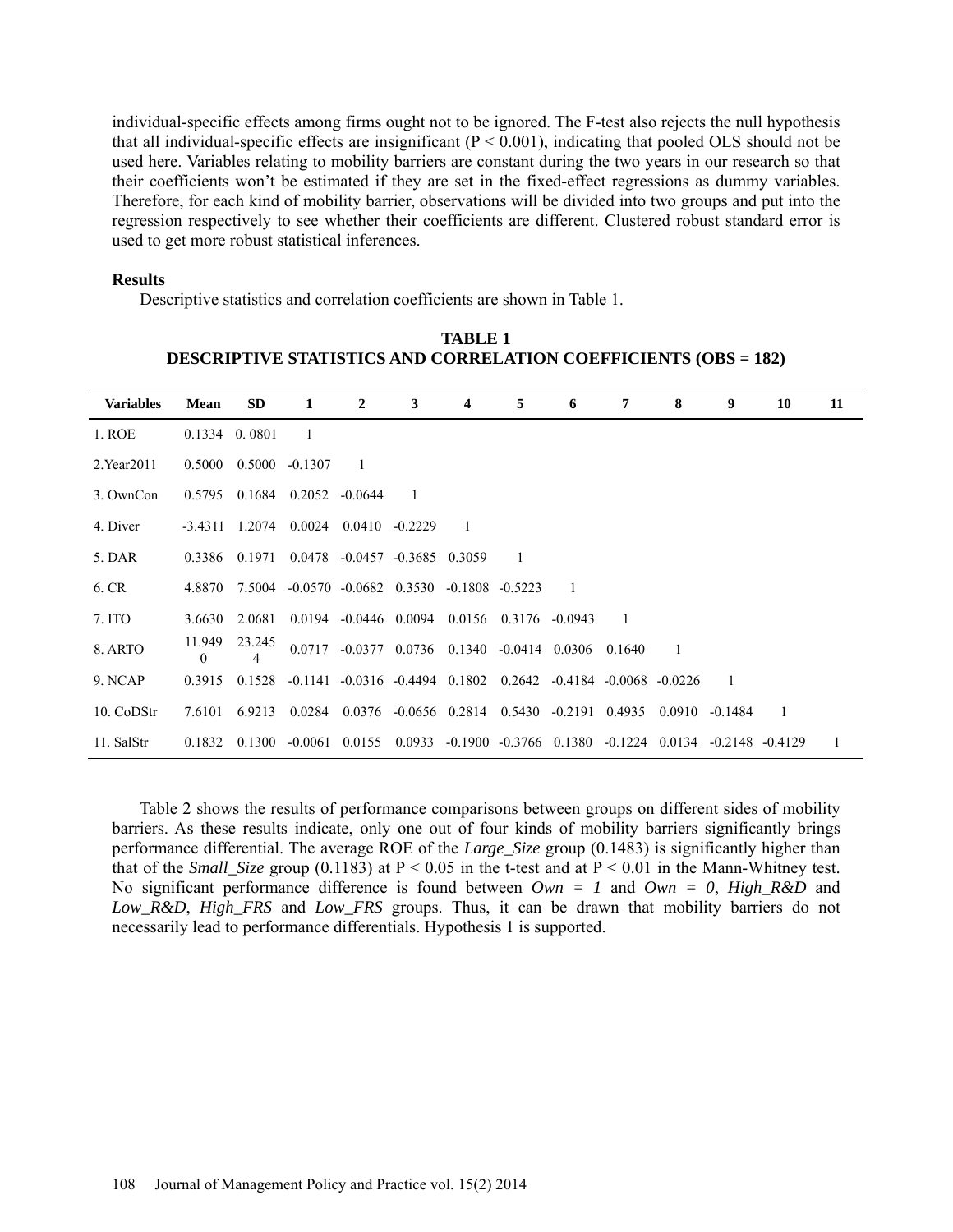| <b>Groups</b> | <b>ROE</b> | Independent-<br>sample T-test | <b>Mann-Whitney</b><br><b>Test</b> |  |  |
|---------------|------------|-------------------------------|------------------------------------|--|--|
| $Qwn = 1$     | 0.1237     |                               |                                    |  |  |
| $Qwn = 0$     | 0.1407     |                               |                                    |  |  |
| Large Size    | 0.1483     | P < 0.05                      | P < 0.01                           |  |  |
| Small Size    | 0.1183     |                               |                                    |  |  |
| High R&D      | 0.1313     |                               |                                    |  |  |
| Low R&D       | 0.1357     |                               |                                    |  |  |
| High FRS      | 0.1395     |                               |                                    |  |  |
| Low FRS       | 0.1272     |                               |                                    |  |  |

**TABLE 2 PERFORMANCE COMPARISON BETWEEN GROUPS**

Note: "—" indicates that no significant result is found.

Regression results of Hypothesis 2 are listed in Table 3. Competitive strategies show different effects on performance across strategic groups that are partitioned by four mobility barriers. For companies ultimately controlled by government or institution  $(Own = 1)$ ,  $CoDStr$  has a significant negative impact on firm performance (-0.0105), significant at  $P < 0.05$ . For individual-owned companies (*Own = 0*), *CoDStr* has a significant positive impact (0.0052), significant at  $P < 0.05$ . The opposite results suggest that companies must consider their ownership types when making strategic decisions. Cost leadership strategy is more beneficial to individual-owned companies, whereas the differentiation strategy is more suitable for government or institution owned companies. For companies controlled by government or institution (*Own = 1*), *SalStr* does not have any significant effect. For individual-owned companies (*Own*   $= 0$ ), *SalStr* has a negative effect (-0.3751), significant at P < 0.1. This indicates that in general individual-owned companies could increase their profitability by cutting down selling expense. But there is no significant effect when government or institution owned companies do so.

For companies in the large-sized group (*Large\_Size*), *CoDStr* has a negative effect (-0.0062), significant at P < 0.1. For relatively small companies (*Small\_Size*), *CoDStr* has a positive effect (0.0067), also significant at  $P \le 0.1$ . The opposite results reveal how firm-size barrier influence the effect of competitive strategies. Firms protected by size barrier should choose differentiation strategy for better performance, while those without this protection had better choose cost leadership strategy. It is clear that firms must consider the positions where they stand when formulating strategies. For companies protected by size barrier (*Large\_Size*), *SalStr* has a negative effect (-1.1240), significant at P < 0.01. For companies without this protection, the regression coefficient of *SalStr* has a much smaller absolute value (-0.1814) and is insignificant. We can see that companies in the *Large\_Size* group could reduce the investment in promotion or advertisings to increase their profitability, whereas companies in the *Small\_Size* group cannot improve performance by doing that.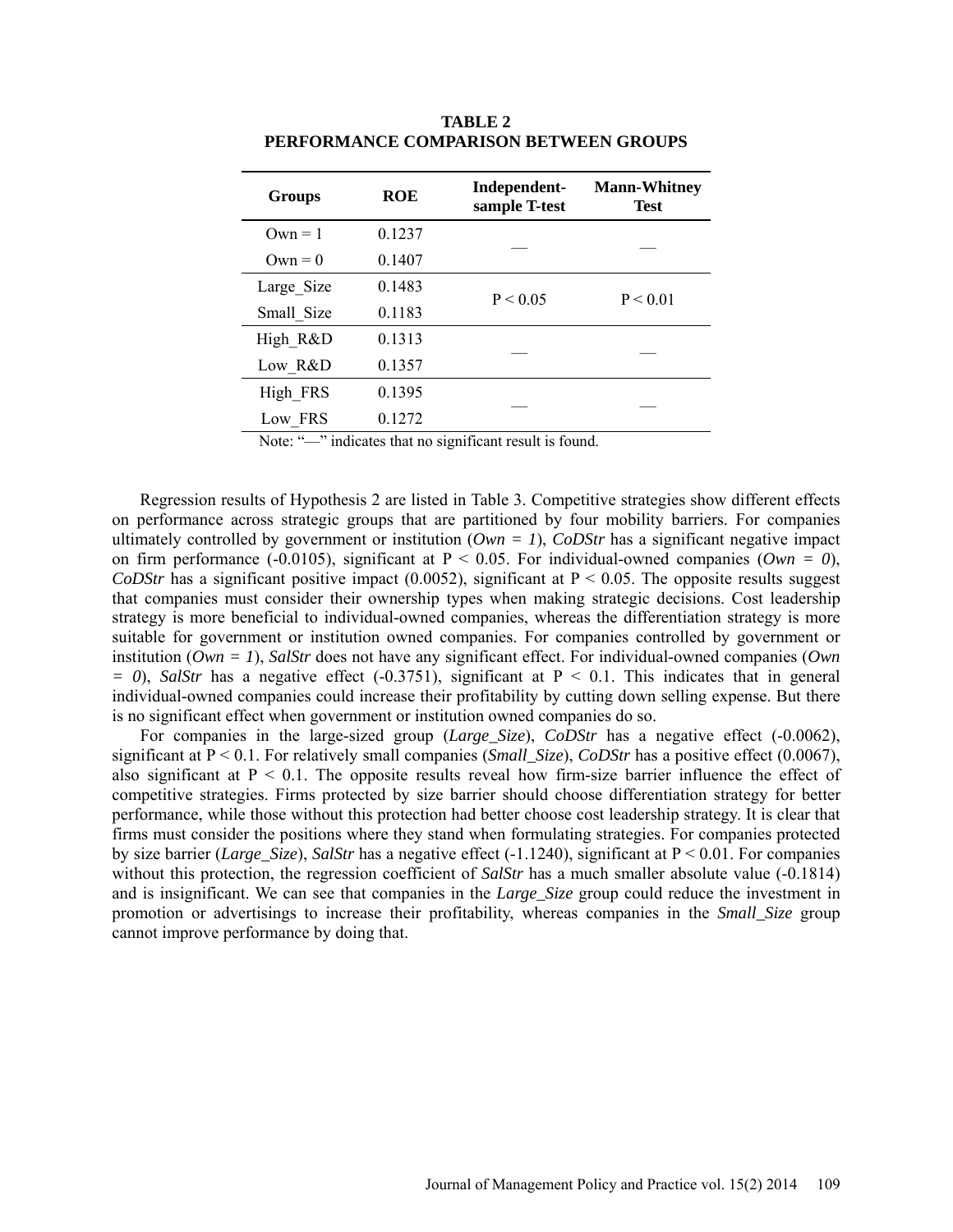| <b>Groups</b> | $Own = 1$              | $\bf{O}\bf{w}$ n = 0  | Large<br><b>Size</b>   | <b>Small</b><br><b>Size</b> | High<br>R&D        | Low<br>R&D             | High<br><b>FRS</b>     | Low<br><b>FRS</b>   | All                    |
|---------------|------------------------|-----------------------|------------------------|-----------------------------|--------------------|------------------------|------------------------|---------------------|------------------------|
| Intercepts    | $0.5296*$              | 0.1145                | $0.6553$ <sup>*</sup>  | $-0.2320$ **                | $-0.0036$          | $1.0072$ **            | $0.6549*$              | 0.0092              | 0.0958                 |
|               | (0.2423)               | (0.1642)              | (0.3081)               | (0.0848)                    | (0.1039)           | (0.3341)               | (0.2813)               | (0.1035)            | (0.0627)               |
| Year2011      | $-0.0143$              | $-0.0096$             | $-0.0367$ **           | $0.0117$ <sup>*</sup>       | $-0.0105$          | $-0.0428$ <sup>*</sup> | $-0.0296$ <sup>*</sup> | 0.0007              | $-0.0071^{\dagger}$    |
|               | (0.0111)               | (0.0080)              | (0.0132)               | (0.0048)                    | (0.0070)           | (0.0175)               | (0.0123)               | (0.0082)            | (0.0038)               |
| OwnCon        | $-0.2003$              | $-0.0360$             | $-0.3586^{\dagger}$    | $0.4019$ **                 | 0.0269             | $-0.5903$ <sup>*</sup> | $-0.6400^{\dagger}$    | 0.1105              | 0.0181                 |
|               | (0.1248)               | (0.1980)              | (0.1880)               | (0.1412)                    | (0.0972)           | (0.2922)               | (0.3218)               | (0.0969)            | (0.0535)               |
| Diver         | 0.0142                 | 0.0136                | 0.0270                 | 0.0054                      | 0.0090             | 0.0059                 | 0.0263                 | 0.0009              | 0.0030                 |
|               | (0.0140)               | (0.0111)              | (0.0181)               | (0.0115)                    | (0.0139)           | (0.0150)               | (0.0173)               | (0.0096)            | (0.0053)               |
| <b>DAR</b>    | 0.0708                 | 0.0156                | 0.2101                 | $0.1659$ <sup>*</sup>       | 0.1196             | $-0.0801$              | 0.0266                 | 0.1621              | $-0.0048$              |
|               | (0.1925)               | (0.1075)              | (0.1639)               | (0.0793)                    | (0.0986)           | (0.1898)               | (0.1406)               | (0.1325)            | (0.0424)               |
| <b>CR</b>     | 0.0010                 | $-0.0014$             | 0.0038                 | 0.0012                      | 0.0018             | $-0.0003$              | 0.0016                 | 0.0003              | 0.0006                 |
|               | (0.0034)               | (0.0010)              | (0.0057)               | (0.0009)                    | (0.0020)           | (0.0008)               | (0.0034)               | (0.0013)            | (0.0009)               |
| <b>ITO</b>    | $-0.0149$              | $0.0213$ <sup>*</sup> | 0.0070                 | $-0.0055$                   | $-0.0034$          | 0.0043                 | 0.0043                 | $-0.0107$           | 0.0007                 |
|               | (0.0173)               | (0.0098)              | (0.0181)               | (0.0051)                    | (0.0091)           | (0.0108)               | (0.0122)               | (0.0086)            | (0.0033)               |
| <b>ARTO</b>   | $0.0009^{\dagger}$     | $0.0045$ <sup>*</sup> | $0.0012$ <sup>*</sup>  | $0.0052$ ***                | 0.0022             | 0.0016                 | 0.0022                 | $0.0014$ ***        | 0.0007                 |
|               | (0.0005)               | (0.0021)              | (0.0004)               | (0.0014)                    | (0.0027)           | (0.0004)               | (0.0030)               | (0.0002)            | (0.0003)               |
| <b>NCAP</b>   | $-0.2001$              | 0.1008                | $-0.2798$              | 0.1343                      | 0.1501             | $-0.6334$ <sup>*</sup> | 0.0233                 | 0.1171              | $0.1171$ <sup>*</sup>  |
|               | (0.3339)               | (0.1075)              | (0.2691)               | (0.0916)                    | (0.1029)           | (0.2375)               | (0.1937)               | (0.1301)            | (0.0529)               |
| CoDStr        | $-0.0105$ <sup>*</sup> | $0.0052$ <sup>*</sup> | $-0.0062^{\dagger}$    | $0.0067^{\dagger}$          | $0.0102^{\dagger}$ | $-0.0052$              | $-0.0055^{\dagger}$    | $0.0098$ ***        | $-0.0005$              |
|               | (0.0048)               | (0.0025)              | (0.0035)               | (0.0035)                    | (0.0058)           | (0.0034)               | (0.0029)               | (0.0018)            | (0.0012)               |
| SalStr        | $-0.3721$              | $-0.3751^{\dagger}$   | $-1.1240$ <sup>*</sup> | $-0.1814$                   | $-0.0277$          | $-1.0283$ **           | $-0.3657$              | $-0.3765^{\dagger}$ | $-0.3124$ <sup>*</sup> |
|               | (0.4802)               | (0.2150)              | (0.4237)               | (0.1356)                    | (0.2816)           | (0.3333)               | (0.3884)               | (0.1937)            | (0.1319)               |
| $R^2$ -within | 0.3277                 | 0.5443                | 0.4391                 | 0.5982                      | 0.4179             | 0.4157                 | 0.4016                 | 0.4739              | 0.3202                 |
| Obs           | 78                     | 104                   | 92                     | 90                          | 92                 | 90                     | 92                     | 90                  | 182                    |

**TABLE 3 REGRESSION RESULTS (ROE AS THE INDICATOR OF DEPENDENT VARIABLE)**

Note:

1. Clustered robust standard errors of coefficients are given in parentheses.

2. Significance levels: ``  $p < 0.001$ , `  $p < 0.01$ ,  $p < 0.05$ ,  $p < 0.1$ .

For companies protected by the R&D barrier (*High\_R&D*), *CoDStr* has a positive effect on firm performance (0.0102), significant at  $P < 0.1$ . For companies without this protection (*Low R&D*), the regression coefficient of *CoDStr* is negative (-0.0052) and insignificant. Results suggest that the choice between cost leadership and differentiation strategies should be based on the companies' relative R&D competencies. For companies protected by the R&D barrier (*High\_R&D*), *SalStr* shows a rather tiny and insignificant impact. But *SalStr* has a negative effect on performance for companies in the *Low\_R&D* group (-1.0283), and the coefficient is significant at  $P < 0.01$ . Companies that are weak in technology could improve their performance by cutting down selling expense, whereas companies with high technological ability will not gain from that action.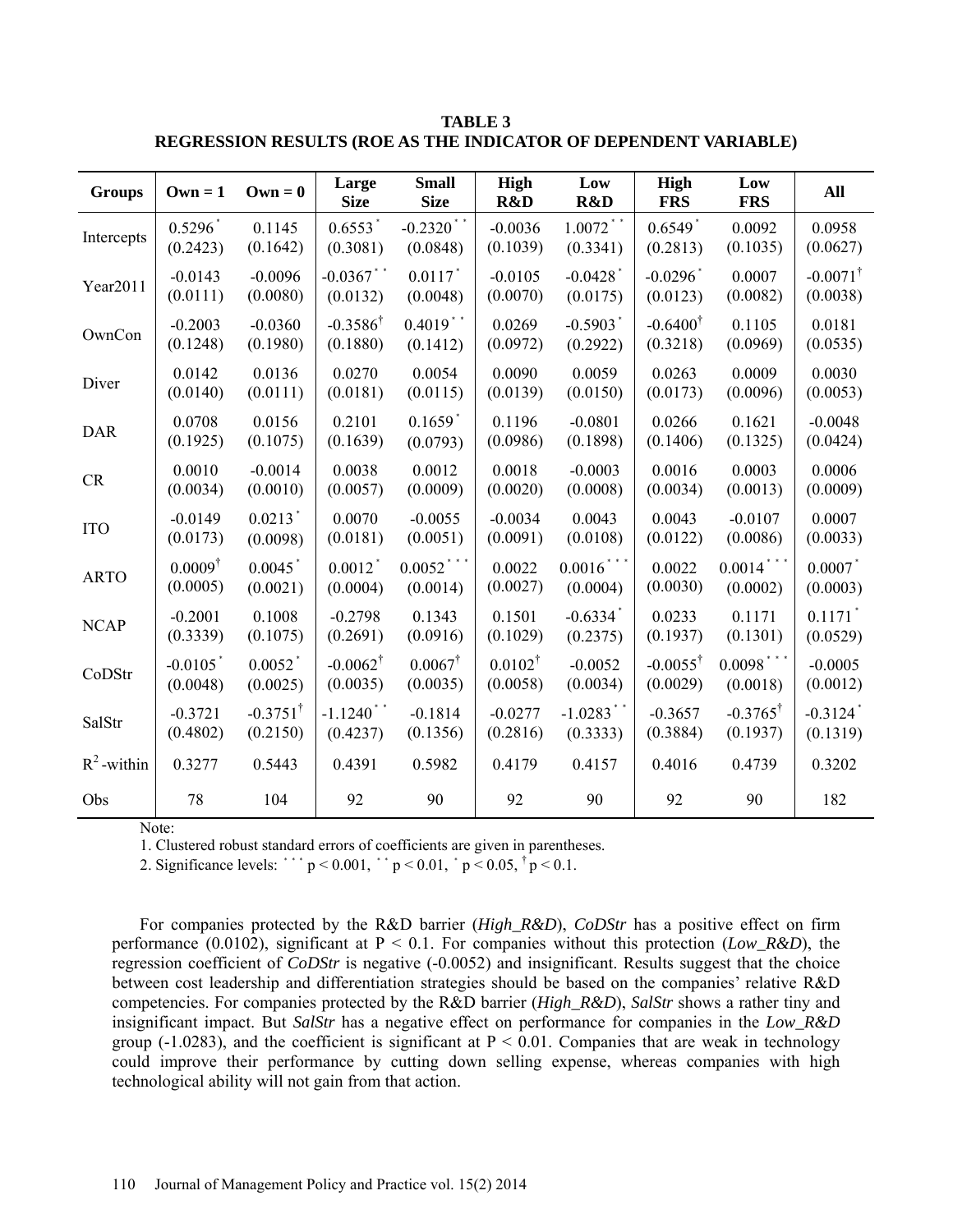For companies protected by the internationalization barrier (*High\_FRS*), *CoDStr* has a negative effect on firm performance (-0.0055), significant at P < 0.1. For companies without this protection (*Low\_FRS*), *CoDStr* shows a positive effect (0.0098), significant at  $P < 0.001$ . Cost leadership and differentiation strategies show opposite effects on the two groups. Companies protected by the internationalization barrier should adopt differentiation strategy, but those with low foreign sales should provide more lowcost products in competition. For companies protected by the internationalization barrier (*High\_FRS*), *SalStr* has no significant impact. For companies in the *Low\_FRS* group, *SalStr* adversely affects firm performance  $(-0.3765, P \le 0.1)$ .

The regression result of all observations by the same model is listed in the last column of Table 3. We can see that *CoDStr* shows almost no influence (-0.0005) on firm performance when all companies of the industry are put in the regression. This result seems to suggest that whether choosing cost leadership or differentiation strategy is irrelevant to firm performance. Actually, the partition of mobility barrier has led to just opposite effects of independent variable *CoDStr*. Besides, the impact of sales strategy is also influenced by mobility barriers. In the last column of Table 3, *SalStr* shows a significant negative effect (- 0.3124,  $P < 0.05$ ). However, regressions by group indicate that *SalStr* is not universally effective for all companies. The coefficients of *SalStr* are significant only when companies are in the groups of *Own = 0*, *Large\_Size*, *Low\_R&D*, and *Low\_FRS*. Regressions by group demonstrate that a strategy may bring different or even opposite influences on different strategic groups separated by mobility barriers.

## **CONCLUSIONS AND DISCUSSION**

#### **Findings and Theoretical Implications**

Our research provides an in-depth understanding of the functions of mobility barriers. In literature, the most fundamental and widely acknowledged function of mobility barrier is to maintain existing performance differentials between strategic groups in the industry by preventing firms from moving to other groups. But there are still some unclarities about the effects of mobility barrier in the research on strategic group. This study examined whether mobility barriers necessarily cause performance differences, and whether mobility barriers play a moderating role in the relationship between firm strategies and performance instead of acting only as a stabilizer of performance differentials.

One of our findings is mobility barriers do not necessarily bring performance differences across strategic groups. In the testing results, only one out of four kinds of mobility barriers led to performance difference. Other mobility barriers do not lead to significant differences of firm profitability on the two sides, though they indeed result in asymmetric competitive positions. The average profitability of a strategic group is affected by many factors, such as the market growth rate, the collaboration among group members, and some historical and cultural factors. Recognizing that these factors are largely exogenous to mobility barriers, it is unreasonable to say strategic groups protected by higher barriers are sure to gain better performance. The disadvantage of not being well protected by mobility barriers is the high profits are more likely to be competed away. But that doesn't mean members of these groups will never achieve high profits.

Another finding is mobility barriers play a key moderating role in the relationship between firm strategies and performance. Though mobility barriers do not directly determine firm performance, they significantly influence the outcomes that firms could get when carrying out strategies in the competition. Our study demonstrates that firm performance is determined neither sorely by competitive strategies implemented by firms nor by mobility barriers existing in the industry, but by the interaction of strategies and firms' relative competitive positions. Firms in an industry should be viewed as clusters with distinctive characteristics rather than as homogenous units. Strategies that significantly improve the performance of members of a strategic group might be harmful to firms in another strategic group. And a strategy that seems to be universally effective may actually be worthless for a certain category of firms. The four mobility barriers in our empirical tests, namely ownership barrier, firm-size barrier, R&D barrier, and foreign sales barrier, all exert significant influences on the firm strategy-performance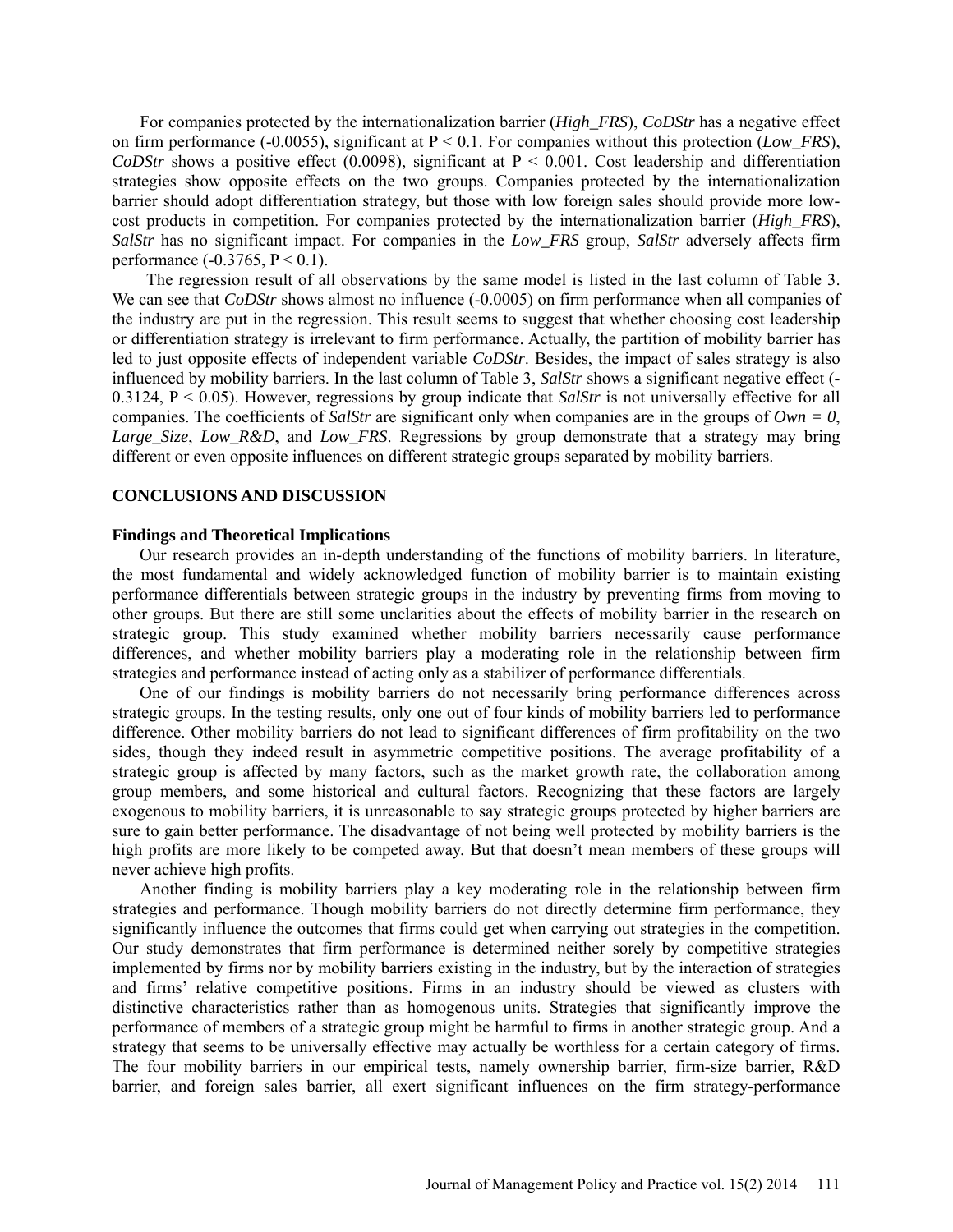relationship. Future studies on strategic group could take mobility barrier as a moderating variable in the research model.

## **Practical Implications**

Firms in the real business can also learn from our study. Facing fierce intra-industry competition, firms need to understand the key dimensions of the industry environment, and figure out to which strategic groups they belong by searching and identifying possible mobility barriers. They should understand there might be no strategic actions that could benefit all firms in the industry, and conduct detailed and specific analyses when formulating competitive strategies. A strategy that is proved to be helpful to one type of firms might be detrimental to another type. Many management solutions that are claimed to suit all companies, which are usually produced by consulting companies or other professional service institutions, may not be trustworthy. Managers should refuse to blindly follow the so-called best practices without in-depth analysis, thereby avoiding to be misled by inapplicable strategies. When making benchmarking, firms might as well learn from the competitors that are both successful and comparable to themselves rather than simply from the firm with the highest market share or profitability.

# **REFERENCES**

- Barney, J. B. (1991). Firm resources and sustained competitive advantage. *Journal of Management*, 17(1), 99-120.
- Bogner, W. C., Thomas, H. & McGee, J. (1996). A longitudinal study of the competitive positions and entry paths of European firms in the U.S. pharmaceutical market. *Strategic Management Journal*, 17(2), 85-107.
- Caves, R. E. & Ghemawat, P. (1992). Identifying mobility barriers. *Strategic Management Journal*, 13(1), 1-12.
- Caves, R. E. & Porter, M. E. (1977). From entry barriers to mobility barriers: Conjectural decisions and contrived deterrence to new competition. *Quarterly Journal of Economics*, 91(2), 241-262.
- Cool, K. & Dierickx, I. (1993). Rivalry, strategic groups and firm profitability. *Strategic Management Journal*, 14(1), 47-59.
- Cool, K. O. & Schendel, D. (1987). Strategic group formation and performance: The case of the U.S. pharmaceutical industry, 1963-1982. *Management Science*, 33(9), 1102-1124.
- Ferguson, T. D., Deephouse, D. L. & Ferguson, W. L. (2000). Do strategic groups differ in reputation? *Strategic Management Journal*, 21(12), 1195-1214.
- Fiegenbaum, A. & Thomas, H. (1990). Strategic groups and performance: The U.S. insurance industry, 1970-84. *Strategic Management Journal*, 11(3), 197-215.
- Fiegenbaum, A. & Thomas, H. (1993). Industry and strategic group dynamics: Competitive strategy in the insurance industry, 1970–84. *Journal of Management Studies*, 30(1), 69-105.
- Guedri, Z. (1998). Performance variations among strategic group members in the pharmaceutical industry: An examination of individual sustainable growth capabilities, 1995-1997. Master's thesis, Montreal: Concordia University.
- Harrigan, K. R. (1985). An application of clustering for strategic group analysis. *Strategic Management Journal*, 6(1), 55-73.
- Hatten, K. J. & Hatten, M. L. (1987). Strategic groups, asymmetrical mobility barriers and contestability. *Strategic Management Journal*, 8(4), 329-342.
- Hunt, M. S. (1972). Competition in the major home appliance industry, 1960-1970. Ph.D. Dissertation, Boston, MA: Harvard University.
- Leask, G. & Parker, D. (2007). Strategic groups, competitive groups and performance within the U.K. pharmaceutical industry: Improving our understanding of the competitive process. *Strategic Management Journal*, 28, 723-745.
- Lee, J., Lee, K. & Rho, S. (2002). An evolutionary perspective on strategic group emergence: A genetic algorithm-based model. *Strategic Management Journal*, 23, 727-746.